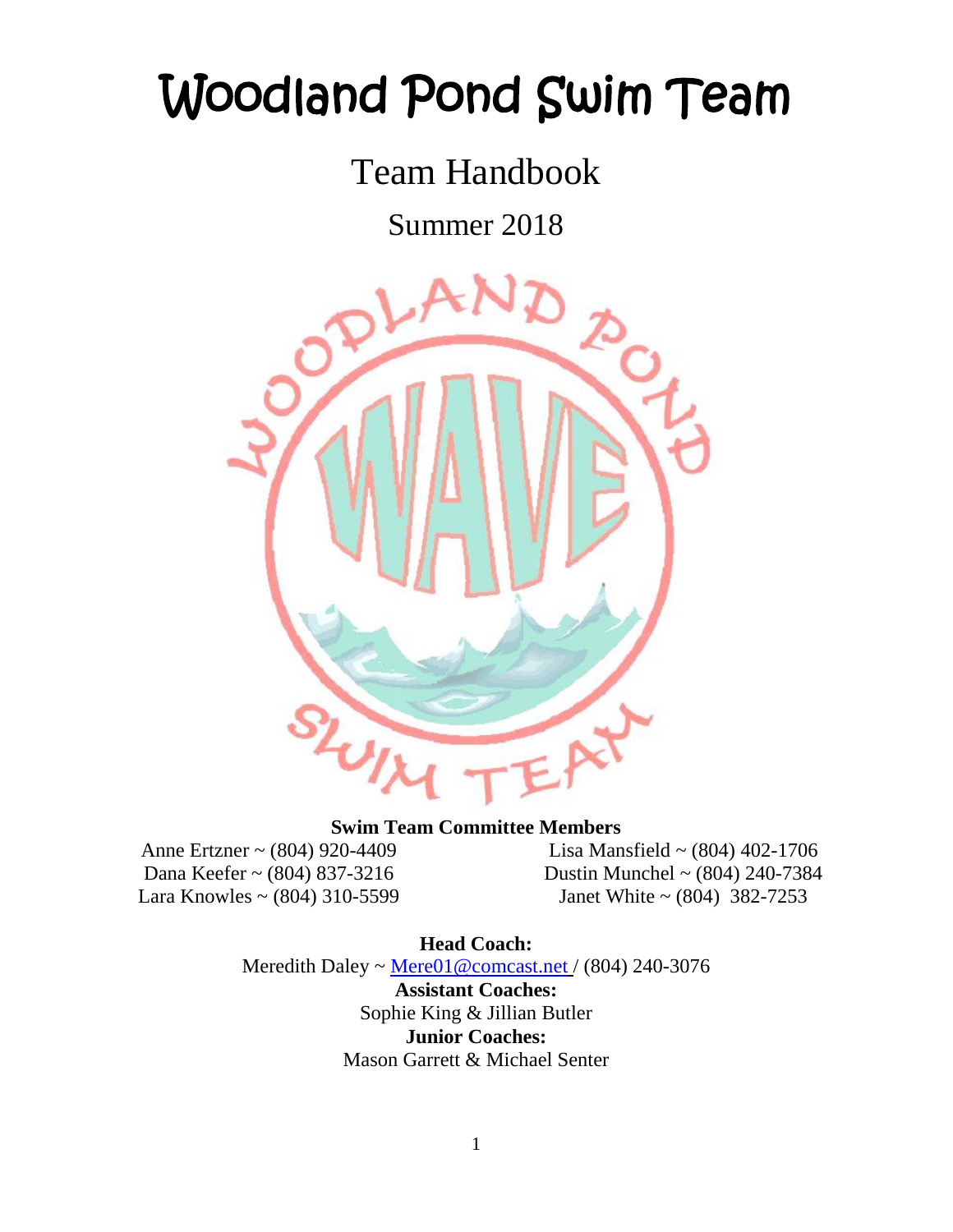# TABLE OF CONTENTS

| Instructions to Swimmers: Meet Survival List / Meet Information / Inclement Weather  7  |  |
|-----------------------------------------------------------------------------------------|--|
| Everything You Need to Know About Your Youth or Mite Swimmer / Meet Expectations  8     |  |
| CAL Information: Scholarship /Outreach /Swim Meet Rules & Regulations /Time Standards10 |  |
|                                                                                         |  |

# **Websites:**

**POL** 

 $\mathbf{x}$ 

**Woodland Pond Wave Swim Team Website: <https://www.wpsrc.org/swim-team>**

**Woodland Pond Wave Swim Team Email Address: [wpwavest@gmail.com](mailto:wpwavest@gmail.com)**

> **Chesterfield Aquatic League Website: http://www.swimcal.org**

SLUIX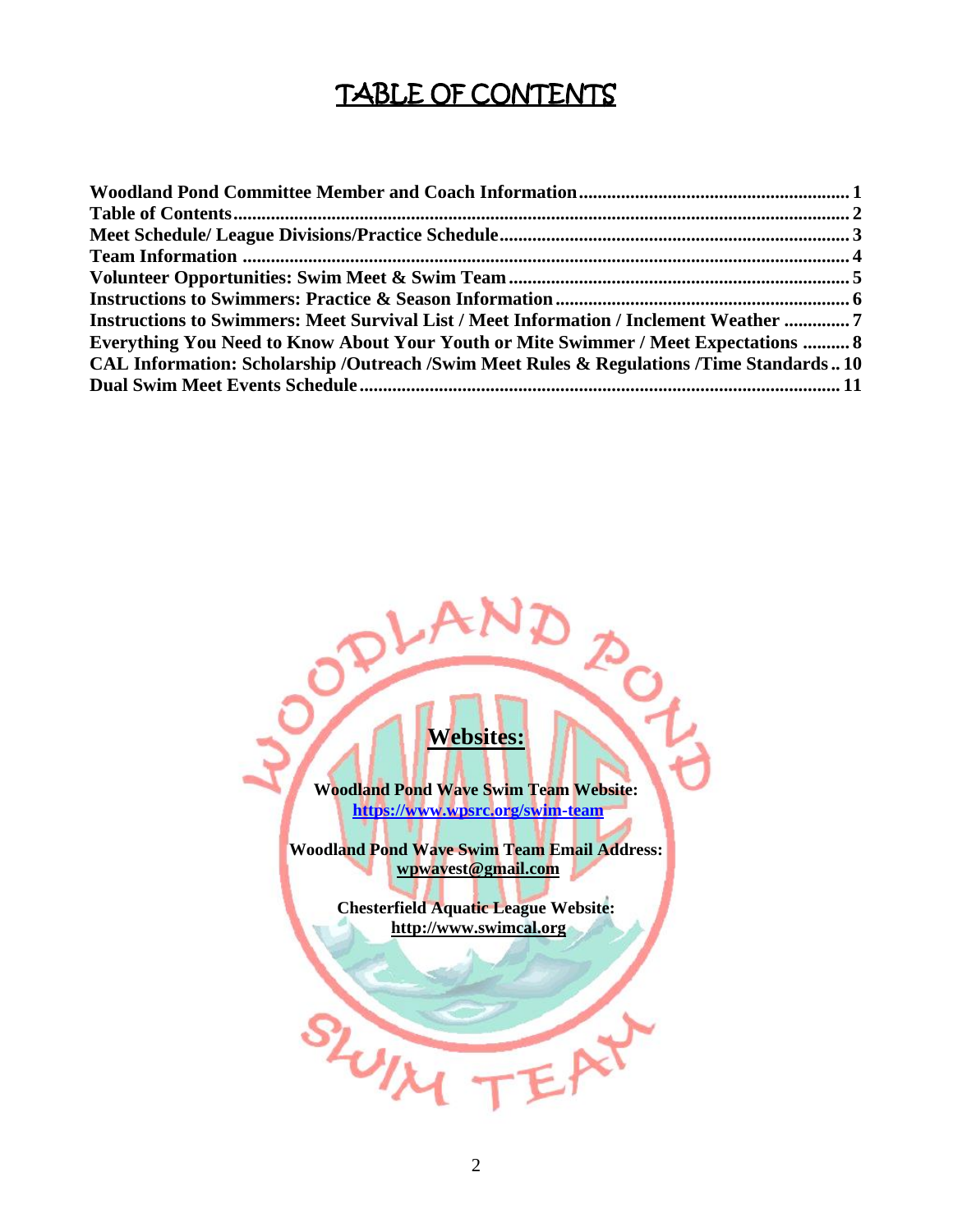

Order Team Suit & Apparel: [www.swimandtri.com](http://www.swimandtri.com/) Team Portal Code: WPWaves

# **2018 WPST Meet Schedule**

| <b>Date</b> | Day      | <b>Team</b> | Where | <b>Arrival</b>    | Warm-Up           | <b>Meet Start</b> |
|-------------|----------|-------------|-------|-------------------|-------------------|-------------------|
| June 9      | Saturday | Foxcreek    | Away  | $7:15$ am         | $7:30$ am         | 8:00 am           |
| June 19     | Tuesday  | Hallsley    | Home  | $5:25$ pm         | $5:40 \text{ pm}$ | $6:30 \text{ pm}$ |
| June 26     | Tuesday  | Queensmill  | Away  | $5:45$ pm         | $6:00 \text{ pm}$ | $6:30 \text{ pm}$ |
| July 3      | Tuesday  | Foxcroft    | Home  | $5:25$ pm         | $5:40 \text{ pm}$ | $6:30 \text{ pm}$ |
| July 10     | Tuesday  | Salisbury   | Home  | $5:25$ pm         | $5:40 \text{ pm}$ | $6:30 \text{ pm}$ |
| July 17     | Tuesday  | Summer Lake | Away  | $5:45 \text{ pm}$ | $6:00 \text{ pm}$ | $6:30 \text{ pm}$ |

### 2018 Championship Meet at Greater Richmond Aquatic Partnership:

• Thursday July 26<sup>th</sup> / Friday July 27<sup>th</sup>

# **2018 WPST Practice Schedule**

# **Pre-Summer: May 21 – June 15**

**School In-Session Practice is Held Daily** 

**(No Practice on Weekends, Memorial Day (May 25 & 28) and the Last Day of School June 15):**

5:00 pm – 6:00 pm: Ages 9 and Up 6:00 pm – 6:30 pm: Ages 8 and Under

### **Summer: June 18, 2018 – July 25, 2018**

**Summer Practice is Held Twice Daily** 

**(No Practice on Weekends, Independence Day, No AM practice the morning after a meet):**

9:00 am – 9:45 am: Ages 8 and Under

9:45 am – 10:45 am: Ages 9 and Up 5:00 pm – 6:00 pm: Ages 9 and Up

6:00 pm – 6:30 pm: Ages 8 and Under

# **2018 Important Events**

**Open House & Registration**: April 15 2:00 pm ~ 4:00 pm ~ Clubhouse **CAL Training Clinic**: May 22 6:00 pm ~ Salisbury **Pre-Season Parent Meeting**: May 24 6:00 pm ~ Pool Deck **Kick Off Ice Cream Party**: May 21 6:30 pm – Pool Deck **Flying Squirrels Baseball Game:** June 23 TBA **Spirit & Awards Dates:** June 12, June 21, June 28, July 5, July 12, July 19 at 6:15 pm – Pool Deck \*\*one practice between  $5:30 - 6:15$  on spirit and awards nights\*\* **Team Picture Day**: June 28 4:30 pm individual / 5:30 team picture **CAL Charity Team Car Wash**: July 19 6:30 pm ~ 8:00 pm ~ Parking Lot **Senior Recognition Night & Late Fun Swim**: July 10 ~ End of Meet **Ice Cream Social:** July 19 during Spirit and Awards **Banquet:** July 28 5:00 pm **\*NOTE: Dates and Times can change. Check your email and the website for updates\***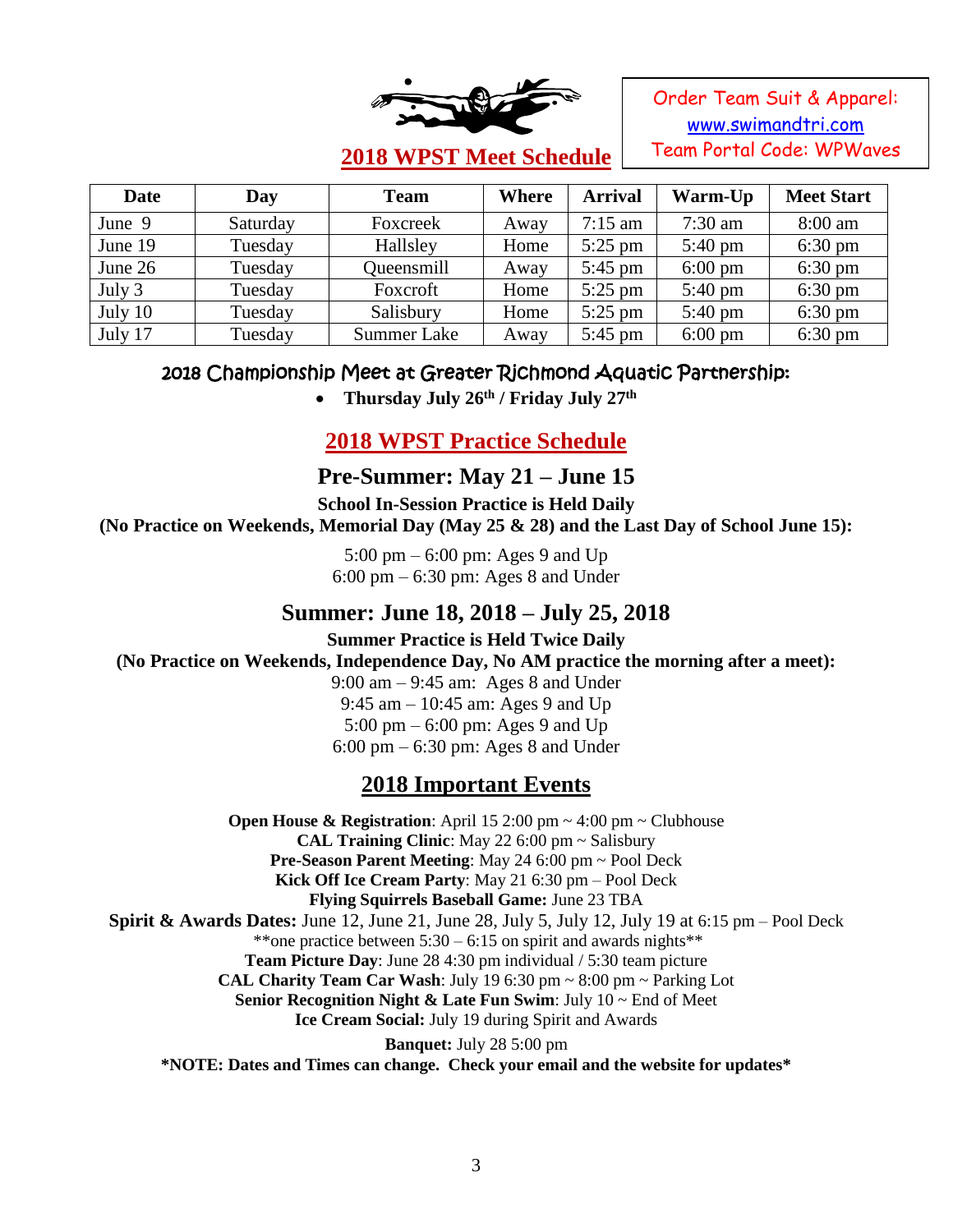# **Team Information:**

# Away Swim Meet Locations & Directions

Please check the CAL site for directions: <http://swimcal.org/FacilityList.asp?n=47989&org=WEBMASTER.SWIMCAL.ORG>

# WPST Team Sponsorship & Advertising **Corporate Team Sponsorship:**

- Have your business advertised at home meets and support the team.
- Contact the WPSRC Board

# **Personalized Banner Sponsorship: \$50**

**Deadline for Personal Banner Sponsorship: June 4**

- Returning Personal Sponsors with Banner: \$25
- Show your team spirit with a personalized banner which will be hung at the 3 home meets.
- $\bullet$  20" x 16" Banner
- To include your personal message to the team, coach or an individual swimmer
- Will be white with a choice of three colors and three font styles
- If you have any questions, please contact Katy Nicholson, the WP Wave representative at Katynick1@gmail.com. Make Checks Payable to WPST.

### **CHAMPS Heat Sheet Ads:**

- A great way to raise funds for both the Chesterfield Aquatic League and your swim team is through Heat Sheet Advertisements. The proceeds of all advertising earnings are split 50/50 between CAL and the team selling the ad.
- Ads can be for businesses, personal or just for fun. Many families purchase an ad to praise swimmers for their dedication during the summer, to encourage them for Champs, as a thanks to the coaches
- If you have any questions, please contact Lisa Mansfield, the WPST CAL Parent Representative at 804- 402-1706 or <u>lw\_mansfield@yahoo.com</u>. Please make checks payable to WPST.

### **Spirit & Awards**

Spirit & Awards will be held during the summer to recognize all of the swimmers hard work. Please attend to receive your ribbons from the meets and other special recognitions.

### **Odds and Ends**

#### **Swim Suits, Spirit Wear & Caps:**

Please use [www.swimandtri.com](http://www.swimandtri.com/) Portal Login WPWaves All items will be handed out at the pool. Contact Lisa Mansfield at email lw\_mansfield@yahoo.com or phone 804- 402-1706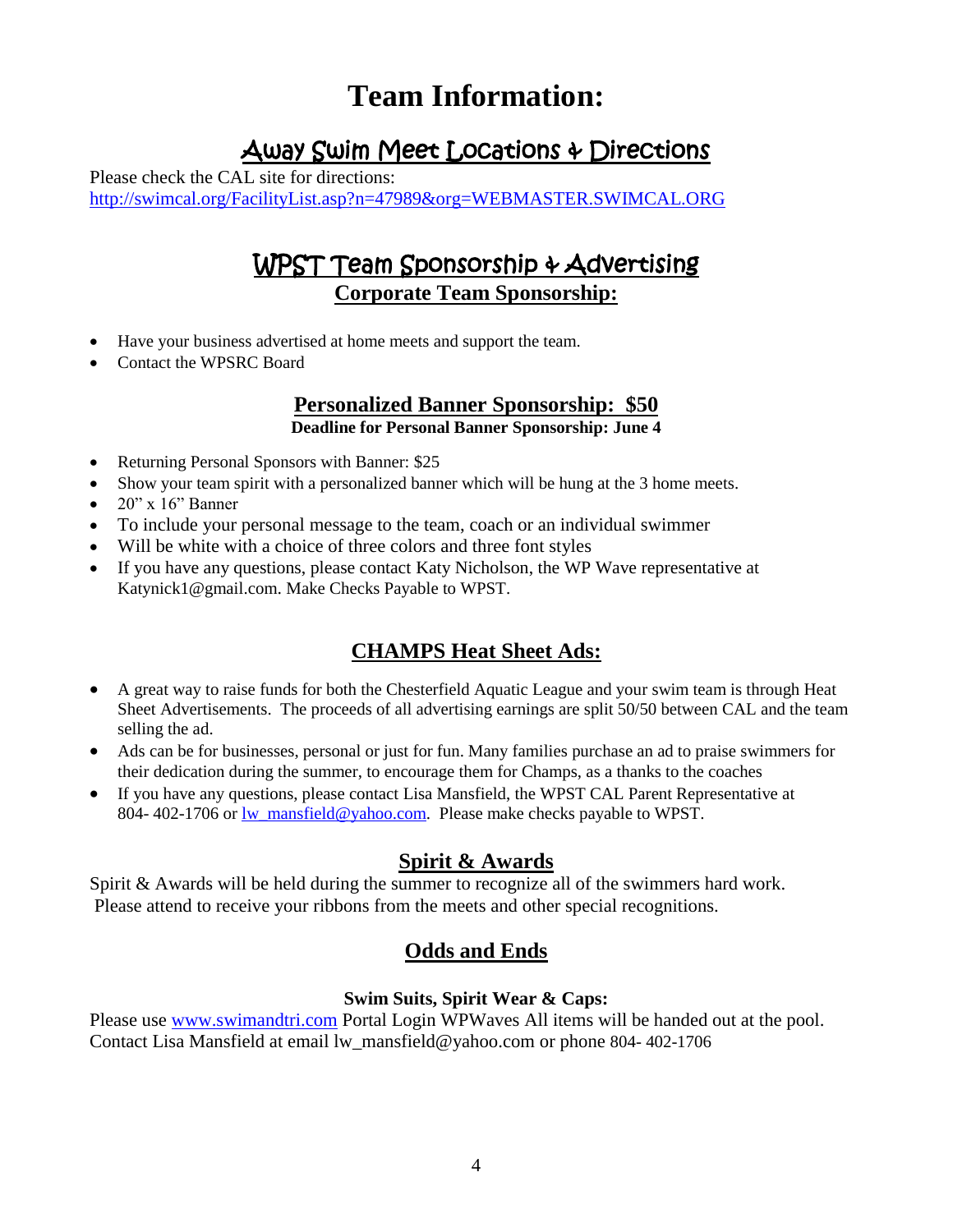#### **Swim Meet Volunteer Opportunities:**

The parents are a critical part of a successful swim team and swim meet. There are many roles, responsibilities and job assignments necessary to run a meet. It is critical that all jobs are filled and the individuals who signed up for the jobs are there on time and complete all the responsibilities associated with the job. Teenage siblings of swim team members are able to work as well. There are many jobs appropriate for teenagers who are willing to help.

In order to have all the jobs filled appropriately, **we ask each family to work 3 full meets or 6 half meets**. This will be required of every family who has a child on the swim team. Sign up for the jobs will take place at the Open House. Families who cannot attend the Open House or have not signed up for their required number of jobs will be contacted by the Meet Coordinator with the open jobs needing to be filled. We encourage those with smaller children to focus on jobs during the first half of the meet since that is most likely when their children will be swimming. Below is a list of the jobs required and number of volunteers needed during a swim meet. Many of the jobs require multiple people in each role. Also, some of the jobs require special training or education to fulfill the responsibilities. Those roles have been marked with an \*.

The meet positions will be posted and updated on the Wave website [http://www.wpsrc.org/SwimTeam.htm.](http://www.wpsrc.org/SwimTeam.htm) Please refer to the site prior to a meet to see if there are areas your help is needed and to confirm your volunteer position for that meet.

#### **Please contact the Dana Keefer with questions at (804) 837-3216 or Anne Ertzner (804) 920-4409**

Volunteer Coordinator\* Timing Sheet Runner DQ Card Runner Lead Meet Set Up\* Meet Set Up Lead Meet Take Down Meet Take Down Head Timer\* Lane Timer Heat Ribbon Presenter Starter\* Dolphin Reset Announcer

Referee\* Strokes and Turns Judge\* Head Clerk of Course\* Clerk of Course Seater Computer Keyer\* Verifier\* Sorter\* Mite Parent / Seater Concessions Set-up Manager\* Concessions Clean-up Manager\* Concessions Worker / Drink Runner Griller

#### **Swim Team Volunteer Opportunities:**

There are also many jobs and activities that happen outside of the swim meet. If you are interested in helping with any of the following, or if you have any questions about the job roles, requirements or responsibilities please email the Swim Team committee at [wpwavest@gmail.com.](mailto:wpwavest@gmail.com)

Swim Team Committee Member Swim & Racquet Club Liaison Spirit Wear and Swim Suit Coordinator Personal Banner Sponsorship Team Fundraiser Coordinator Concessions Planning Party Planner Computer Team

Team Volunteer Coordinator Slide Show Team Photo Day Planner Bulletin Board Car Wash Planner Senior Acknowledgment Planner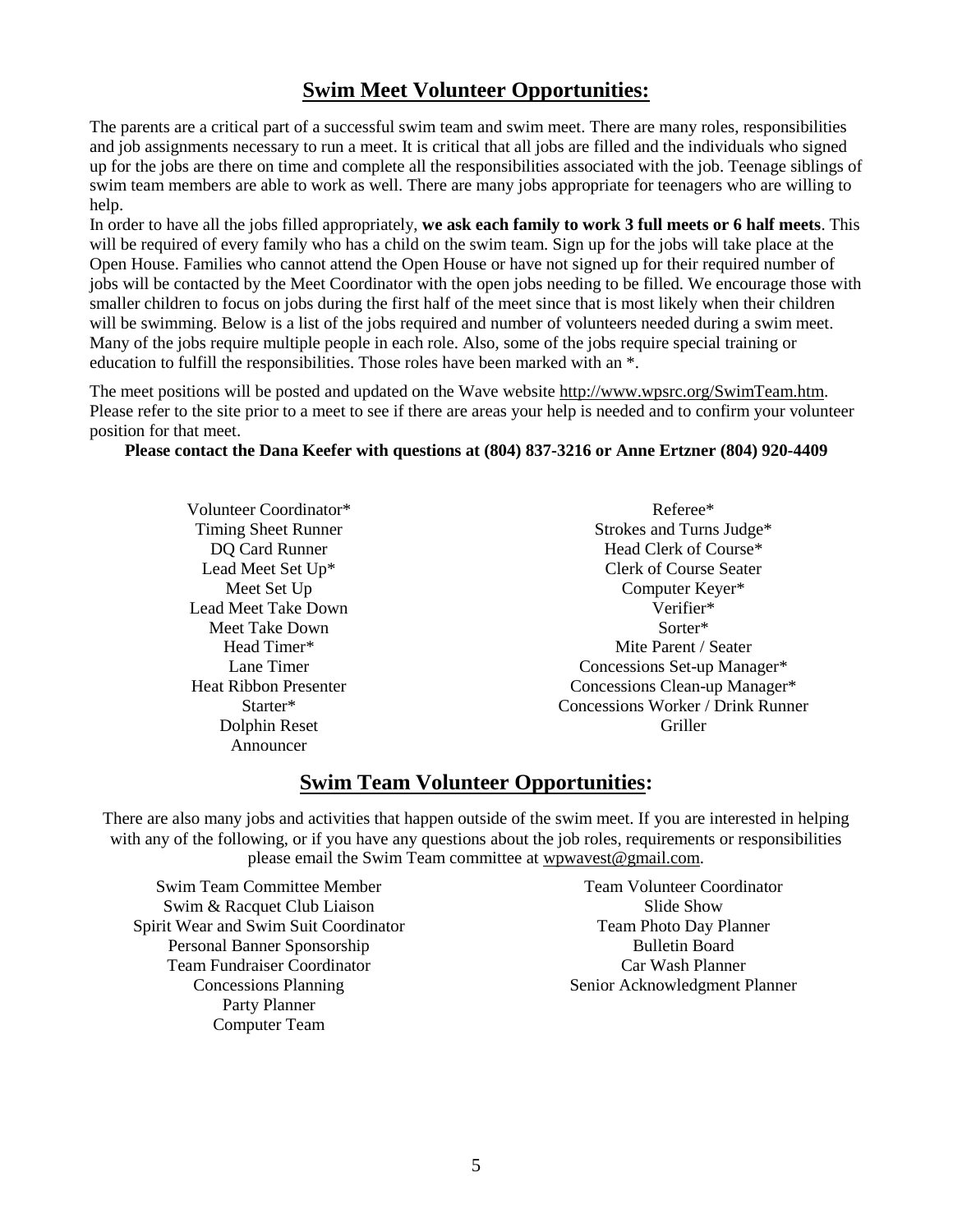# Instructions to Swimmers: Practice & Season Information

#### **Practice & Meet Attendance:**

- Practice is ESSENTIAL for continued growth and learning in stroke technique and speed. Whether it is at practice or a meet, please be on time and ready to swim.
- You may come to morning and/or afternoon practice. The more you swim, the stronger you will be.
- Do NOT leave a meet early without telling your coach!!
- **It is crucial that you let your coach know if you will miss a meet. In addition to telling the coach, a sheet will be posted on the bulletin board at the pool that you must fill out to convey this information. More than a week of notice is requested when possible.**

### **How Do Meets Work?**

- Meets are important to show how you are improving on a weekly basis.
- Each swimmer will be "seeded" or placed in no more than three individual and one relay event (when possible).
- For each stroke, swimmers are assigned to one of three speed categories based on the times they have achieved. When swimming an event at a meet, the competition is against the other swimmers in the same speed category. Speed categories are named Gold, Silver and Bronze.
- When the coaches are "seeding" the meet (compiling all team data to create the strategy), each swimmer will be placed into an individual and/or relay event with consideration of the swimmer's ability. The coaches will also take into consideration their swimmer's ability in comparison to other swimmers, on both teams, in their age and speed category who will also be participating in that meet.
- Swimmers will need to swim each stroke of an individual event at least once during the regular season in order to qualify to swim that stroke in an individual or relay event at the Championship meet. Championship meets allow for swimmers to swim 5 events which can include 2 relays. Having each swimmer perform all strokes during the regular season maximizes the strategy potential when seeding the Championship meet. A swimmer need not qualify in a stroke to participate in that stroke in a relay at the Championship meet so long as the stroke has been swum once during the regular season. Knowing this information may answer the question as to why a swimmer is scheduled to swim in a stroke that may not be their favorite or their best!
- The bronze category is broken into two parts which will appear on the meet results "Bronze" and "Qualified". A bronze swimmer is a swimmer whose time is slower than the time required to compete in the silver division. A "qualified" time is the speed required within the bronze division to qualify to swim that stroke at the Championship meet. A qualified swimmer is still in the bronze category – the term "qualified" only designates the minimum time needed to be eligible to swim that stroke at the Championship meet.
- TRY the events that are given to you and speak with the coach if you have any questions or concerns.
- Points and ribbons are awarded for first through sixth place in each of the gold, silver and bronze categories in individual events and first through third in relay events. Points and placement for individual swimmers and relay events are calculated and posted during the meet for your view. For swimmers who scored points in their speed category, ribbons will be awarded to them at WPST's Spirit and Awards (see Page 4 for dates and times).
- Eat healthy and rest the day of the meet.
- Be **respectful** and show **good sportsmanship** at all times because your individual behavior reflects upon the Woodland Pond Swim Team.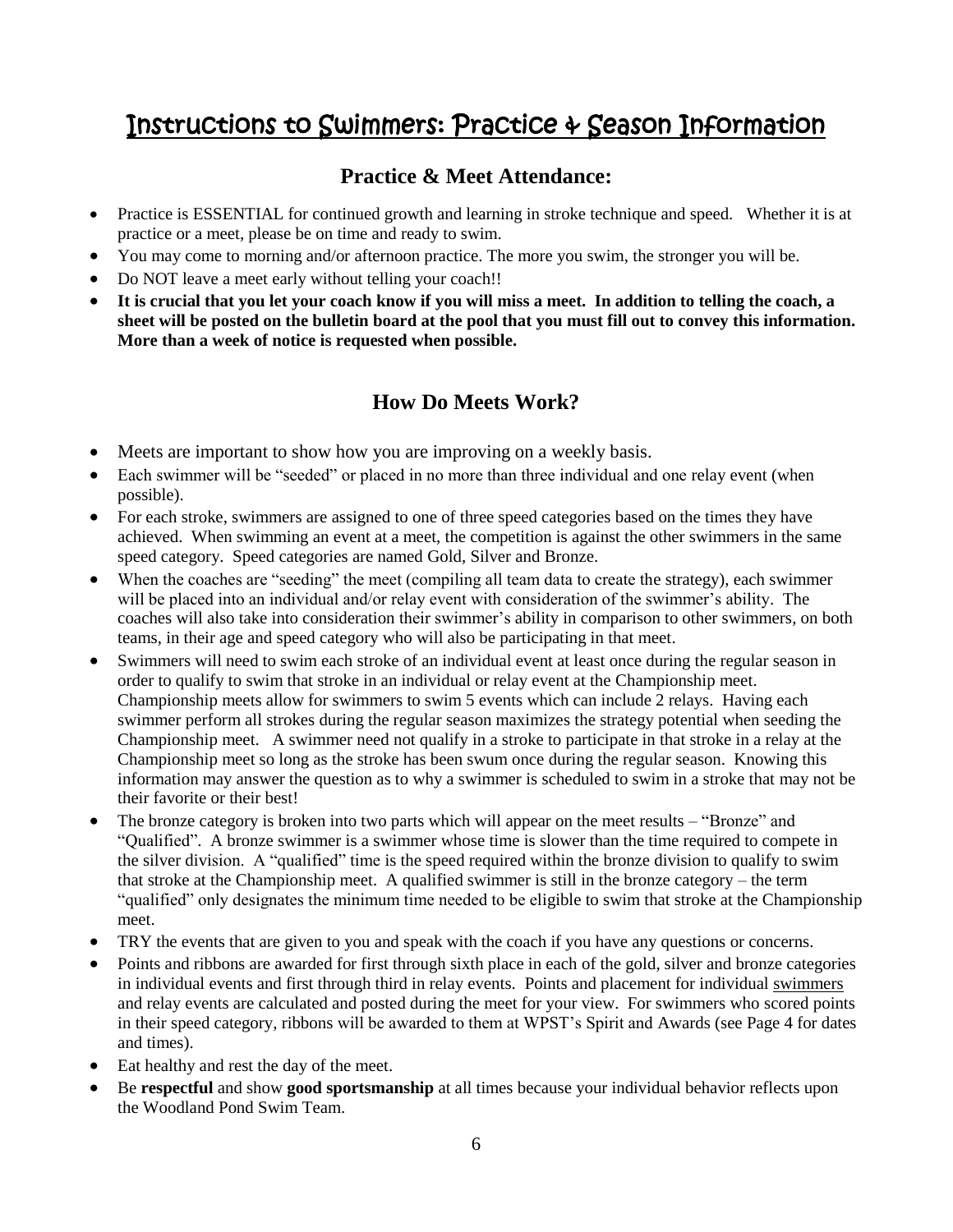# Instructions to Swimmers Continued

#### **Meet Survival List:**

#### 1. A POSITIVE ATTITUDE

- 2. Team Suit
- 3. Goggles
- 4. Cap
- 5. A minimum of two towels
- 6. Sweat suit or jacket and long pants if the weather is questionable
- 7. Bug spray
- 8. Healthy food and drinks / Concession Stands are available but bring your favorite snack. (sandwich, crackers, pasta, fruits, Gatorade, water etc.)
- 9. Beach chair

#### **Meet Information:**

- 1. Meets can last between three to five hours.
- 2. After arriving write your event numbers and possibly your lane and heat down on paper or your hand / foot with marker.
- 3. Prepare for warm-ups with your cap and goggles.
- 4. Mites and Youth (eight and under) find your mite mom. If you are in a relay you must go to your mite mom right after warm-ups.
- 5. Remember to participate in the team cheer!
- 6. Midgets, Juniors, Intermediates, and Seniors (nine and up) report to the Clerk of Course when your event number is called. **Be early, not late**! Pay attention to your event in order to not miss your heat.
- 7. Listen for the starter to call your heat.
- 8. False Start: If a swimmer moves before the starting signal, that swimmer is charged with a false start. Two false starts charged to the same swimmer results in the swimmer being disqualified in that stroke. If you are in the water and hear a double beep or blast sound from the starter, that is the false start signal and you must stop and return to the wall.
- 9. **HAVE FUN AND DO NOT WORRY ABOUT OTHERS**…TRY YOUR BEST AND BE CONFIDENT WITH YOUR ABILITIES!

### **Inclement Weather:**

- Safety is our number one priority. WPST follows the National Lightening Safety Institute guidelines which makes it necessary to clear the deck for 30 minutes in a weather event involving thunder or lightening.
- For practices, we will convey any cancellation due to inclement weather via our email system. Since weather is not very predictable it is not always possible to give ample notice. If it is stormy you may call the pool for up to date information.
- We will practice and hold meets in the rain as long as the rain does not hinder visibility in the pool posing a safety issue.
- If weather becomes inclement during a meet:
	- o DO NOT LEAVE once a decision is made someone will let you know it is okay to go.
	- $\circ$  If the meet is postponed it is typically made up the next day. Please be sure to check the website for specific makeup dates and times.
	- o If you are unable to attend the rescheduled meet let your coach know as soon as possible.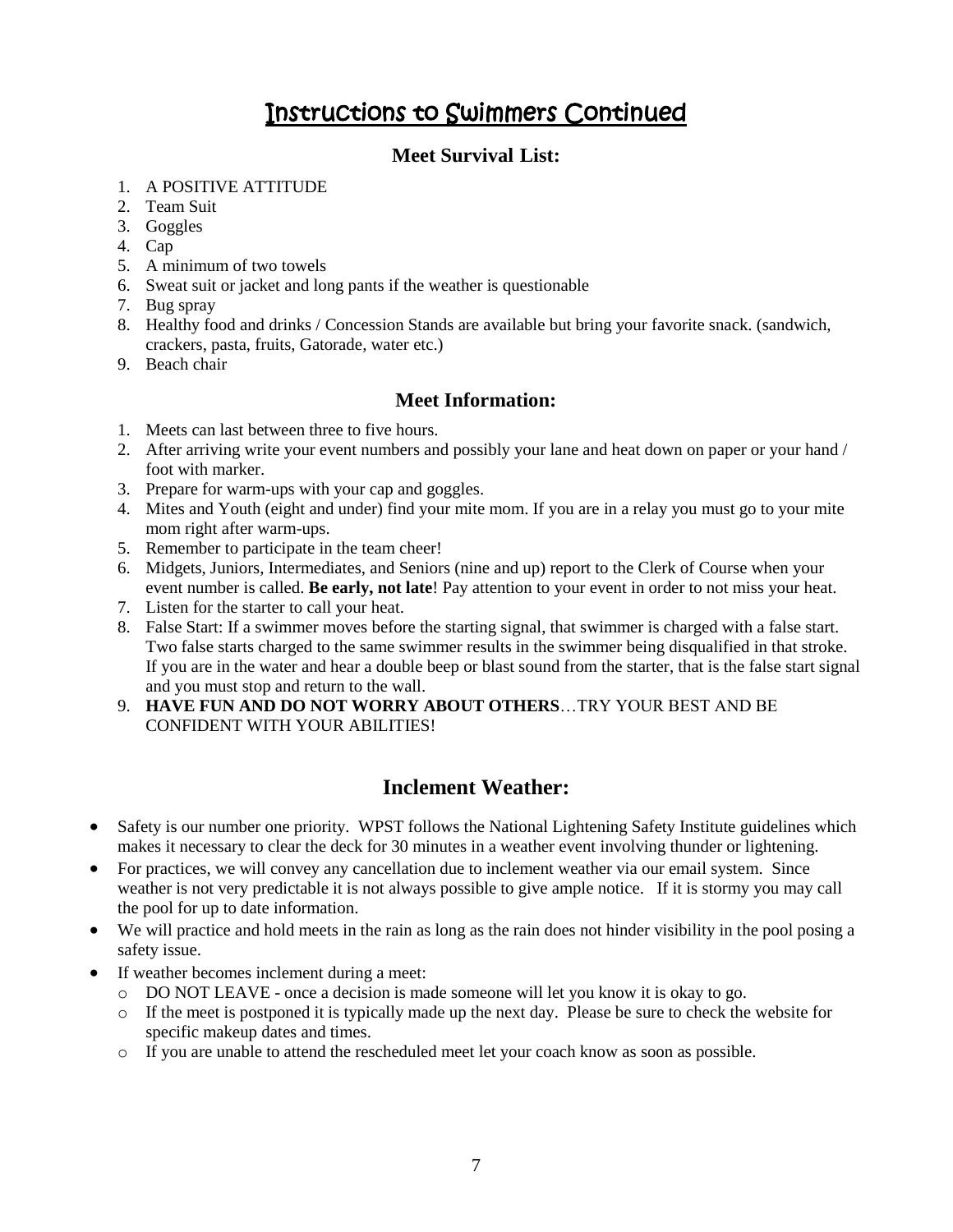# Everything You Need To Know About Your 8 year old or younger Swimmer

For many of you, this is going to be your first swim team experience and we are here to help you survive and enjoy it! With a little planning ahead of time, your child will have a wonderful swimming experience.

Please make sure you pack the following items for every meet:

**SEVERAL TOWELS:** preferably one for each event that your child swims because they usually don't have time to dry in between swims and it can get chilly.

**CLOTHES:** sweatpants and shirts are important to have on hand after the sun goes down. Always bring shoes (flip-flops or sandals are fine). Some of the pools are not barefoot friendly.

**HEALTHY SNACKS:** we definitely want you to patronize our concession stand because it raises a lot of money for the team, however we would like for your children to make healthy choices that won't slow them down in the water. Make sure they drink plenty of water and save the sweet treats and DELICIOUS hamburgers, hotdogs, etc. until AFTER they swim.

**ACTIVITIES:** please bring something to entertain your child in between their events. It's important for the kids to rest and relax so a board or video game, playing cards, books and crafts help pass the time. Bring a blanket for sitting on as there usually is a shortage of chairs and tables. PLEASE do not allow your child to go to the playground until after they have finished swimming their events for the night. Besides the fact that it really uses up valuable energy needed to swim, many times children miss their events because they could not be found. Unsupervised play on the playgrounds is not recommended especially at away meets.

**SWIM GEAR:** always make sure you have your child's swim cap and goggles if your child uses them. We encourage EVERYONE to wear the Woodland Pond swim cap or at least a lycra cap for children with long hair. Not all children wear goggles, however if your child ALWAYS wears them at practice PLEASE make sure you pack them. In fact, it is a good idea to have a second pair that your child is comfortable wearing. Goggles can be a very personal thing and many meltdowns have occurred because they didn't have the right pair or their favorite ones broke right before their event. You might consider keeping a spare swimsuit in the car just in case. It doesn't need to be an actual swim team suit. Just make sure it fits well and doesn't have straps that slip.

**AND FOR THE PARENTS:** most of our meets will occur when the sun is setting which can be hard on the eyes. Bring your sunglasses and hats for the first half of the meet and a jacket for the second half. Bringing chairs is always a good idea just in case. Please make sure you sit in the designated areas only. Don't forget your camera/camcorder to capture those exciting races! We have a wonderful concession stand at the home meets. Please plan on eating dinner at the meet, it's a great way to support the team. Please bring a Sharpie marker to write your child's events on their hand and their name on their shoulder blade. We use these to write your child's event information on his/her hand. And lastly, please bring plenty of smiles and hugs for your little swimmer. We want them to have fun and not get stressed over the competition.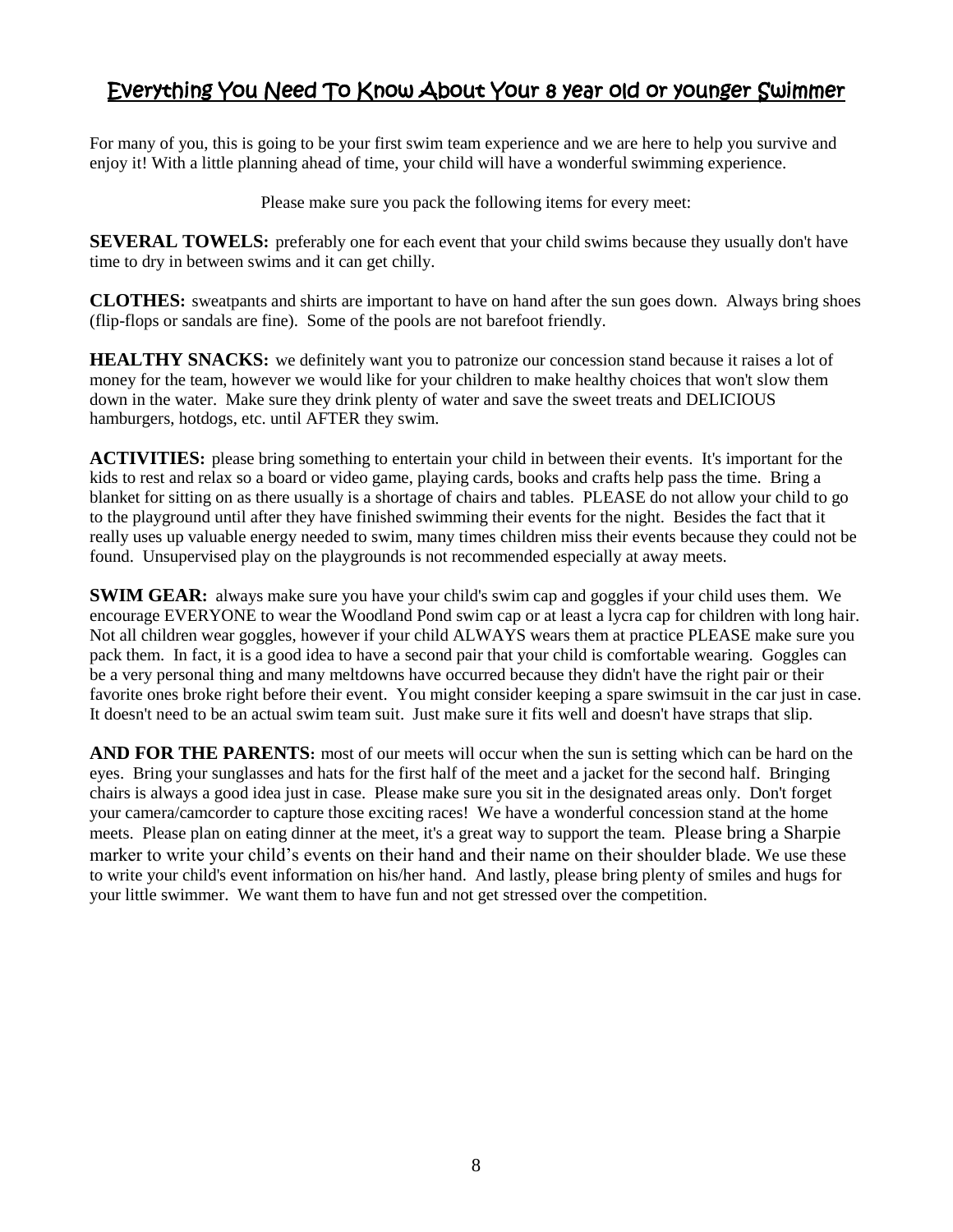### **What to Expect at the Meet:**

- Please arrive on time for warm-ups. Warm-ups give the younger swimmers a chance to get ready for the meet. It allows them to get used to water, adjust their caps and goggles and practice diving (jumping) in. This is especially important at the away meets because each pool is set up differently.
- Make sure you know your child's events. The event numbers and strokes will be posted at every meet. Once you find your child's name, please write down their event number and stroke on their hand with a Sharpie marker. It is also helpful to write their name on their shoulder blade so the timers can confirm that the right swimmer is in the right lane. Heat sheets will be sold at the meets and will have the order of events as well as the heat number and lane your child will be swimming in.
- Know Your Mite Moms/Dads (And Become a Mite Mom/Dad Too). Each Youth and Mite event will be assigned a Mite Parent. This parent will be in charge of escorting your child and the other swimmers from that event to the Clerk of Course. The Clerk of Course is the staging area where they will get all of the swimmers lined up and ready to go. It is EXTREMELY HELPFUL if you check in with your assigned mite parent at the beginning of the meet. That way, when it's time to go to the Clerk of Course your mite mom/dad will know who and where your child is.
- If you are a Mite Mom/Dad please find where all of your youth and mites are sitting during the meet. This would be a good time to introduce yourself as their Mite Parent. So when the time comes to gather them you will know where to look for them.
- Ready, Set, Swim! When your mite mom/dad escorts your child to their event, PLEASE make sure your child has their swim cap on and has their goggles. (IF they wear goggles, it's always a good idea if you can get your child used to swimming without goggles just in case.) In the beginning, some nervous swimmers might want a parent to come with them to the staging area. We certainly understand if a child is upset, however under normal circumstances it is helpful to have the least amount of people in that area. If you just can't stay away from the excitement, we have plenty of openings for mite moms/dads. This way, you can be near your child AND help with the meet at the same time. It should be noted that some children do MUCH better without their parents "hovering" right before they swim. Please don't take it personally; you're just making them nervous!
- Hooray! They Did It! Don't forget to give your swimmer a dry towel with lots of hugs and praise. A lot of the younger swimmers only participate in one event and are finished early in the meet. We encourage you to stay around and cheer on the older swimmers. Our little ones have some of the best team spirit. It also allows them to see proper technique for strokes and starts
- **If you know you are not going to be at a meet, PLEASE let the coaches know so they don't enter your child. If your child is sick on the day of the meet, or has to leave a meet early, it is very important to let a coach and an available mite mom/dad know. This will keep us from searching endlessly for your child before their assigned event.**

If you have any questions or if you would like to volunteer as a Mite Mom/Dad please call or e-mail:

- Dana Keefer (804) 837-3216 / [dana\\_brian@verizon.net](mailto:dana_brian@verizon.net) or
- Lisa Mansfield (804) 402-1706 /  $lw$  mansfield @yahoo.com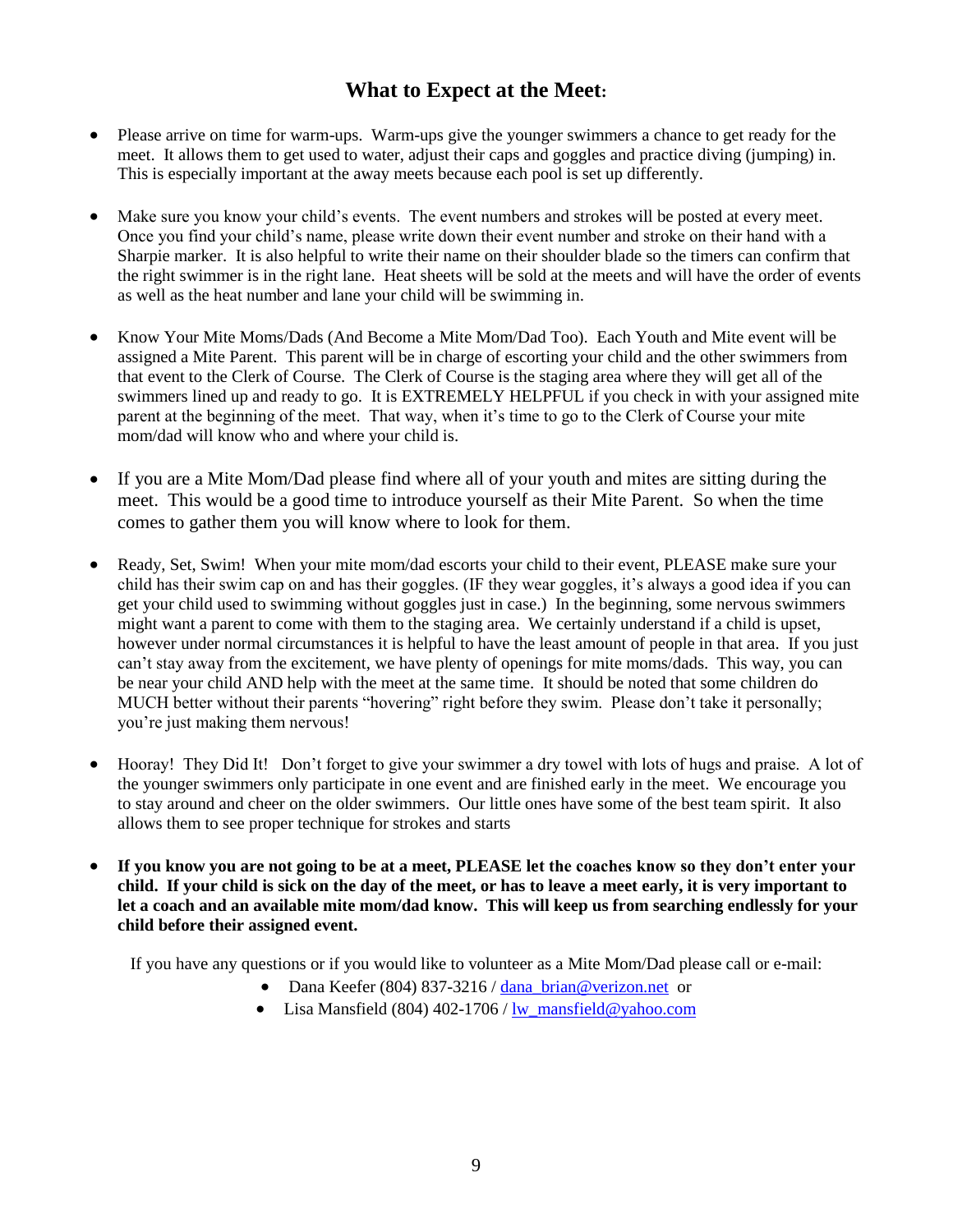# Chesterfield Aquatic League Information

### **2018 Chesterfield Aquatic League Annual College Scholarship**

The Chesterfield Aquatic League will once again award \$1,000 scholarships to a graduating high school girl and a graduating high school boy. The scholarships will be awarded to the individuals that best exemplify leadership, dedication to team, educational excellence and concern for community.

#### **Applications for the 2018 Scholarships are due no later than July 1**

\*Please check the CAL website for all information including eligibility requirements, instructions and an application: <http://swimcal.org/Page.asp?n=74012&org=SWIMCAL.ORG>

Submissions may be made electronically to Hope Walli[n hdwallin@valassis.com](mailto:hdwallin@valassis.com) or 7703 Centerbrook Court, Chesterfield VA 23832, or in person at any CAL function.

The scholarships will be presented at CHAMPS.

# **2018 Chesterfield Aquatic League Outreach**

The Chesterfield Aquatic League will be supporting the Chesterfield Food Bank this year by raising money with the help of all league swim teams to donate to the organization. As a team we will be supporting the Chesterfield Food Bank by hosting a Charity Car Wash on July 19<sup>th</sup> in the WPSRC parking lot. Come out and help WPST raise money to donate to this great cause!

# **CAL Swim Meet Rules and Regulations**

<http://swimcal.org/Page.asp?n=44654&org=SWIMCAL.ORG>

# **CAL Safety Rules Important During Meets**

- 1. There will be no running, at any time, during the swim meet or warm-ups.
- 2. Glass containers will not be allowed at the swim meets.
- 3. At least one member of each member club's coaching staff must be certified by the American Red Cross in the areas of First Aid and Cardiopulmonary Resuscitation (CPR).
- 4. Safety is an important factor for our league. Anyone seeing an unsafe condition or activity around the meet venue should stop the activity immediately and report this to the Host Meet Director and the Meet Referee.
- 5. In the event of an accident, fill out the [Accident Report.](http://files.leagueathletics.com/Images/Club/9719/reports/ParticipantAccidentClaimForm.pdf) Copies are to be given to the Parent Representatives from each team and the Chair Person of the Safety Committee.

More detailed rules available at:

<http://swimcal.org/Page.asp?n=38483&org=SWIMCAL>

# **CAL 2018 Time Standards**

Available at<http://swimcal.org/Page.asp?n=46477&org=swimcal.org>